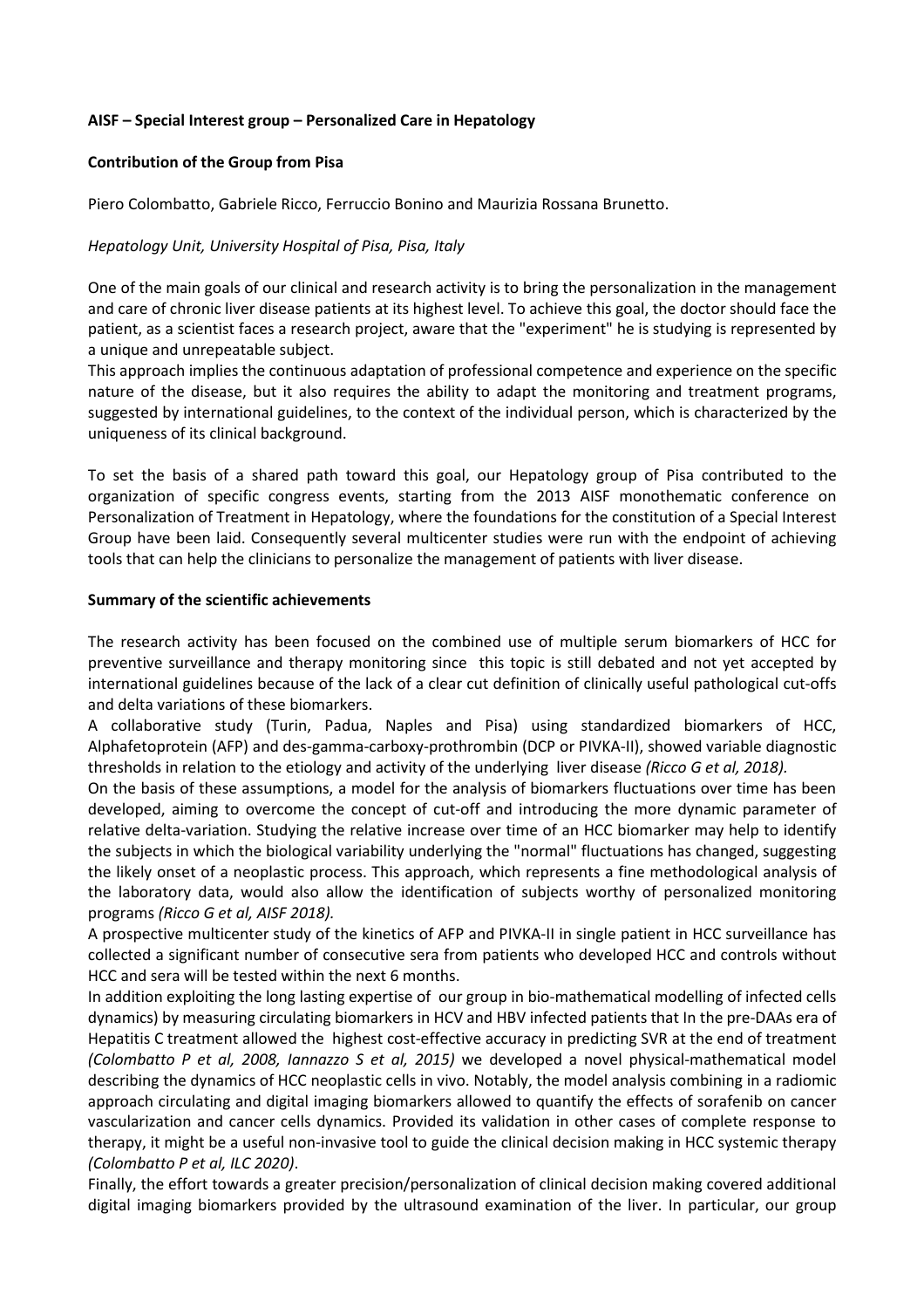developed and is currently testing in large cohorts a new multiparametric quantitative method based on artificial intelligence algorithms of digital biomarkers extracted by ultrasound images that provides an accurate and precise measurement of liver fat content. This new method is applicable in remote on simple videoclips registered by any common ultrasound equipment and provides liver fat quantification with a very high correspondence with the gold standard magnetic resonance spectrometry in ROC analyses *(Di lascio N et al, 2018)*.

# **References**

- Colombatto P, Ciccorossi P, Maina AM, Civitano L, Oliveri F, Coco B, Romagnoli V, Bonino F, Brunetto MR. Early and accurate prediction of Peg-IFNs/ribavirin therapy outcome in the individual patient with chronic hepatitis C by modeling the dynamics of the infected cells. Clin Pharmacol Ther. 2008 Aug;84(2):212-5. doi: 10.1038/clpt.2008.21.

- Iannazzo S, Colombatto P, Ricco G, Oliveri F, Bonino F, Brunetto MR. A cost-effectiveness model to personalize antiviral therapy in naive patients with genotype 1 chronic hepatitis C. Dig Liver Dis. 2015 Mar;47(3):249-54. doi: 10.1016/j.dld.2014.12.008.

- Ricco G, Cavallone D, Cosma C, Caviglia GP, Oliveri F, Biasiolo A, Abate ML, Plebani M, Smedile A, Bonino F, Pontisso P, Brunetto MR. Impact of etiology of chronic liver disease on hepatocellular carcinoma biomarkers. Cancer Biomark. 2018;21(3):603-612. doi: 10.3233/CBM-170551.PMID: 29278878.

- Ricco G, Cosma C, Bedogni G, Biasiolo A, Guarino M, Pontisso P, Morisco F, Oliveri F, Cavallone D, Bonino F, Plebani M, Brunetto MR. Clinical significance of time related fluctuations of AFP and PIVKA-II serum levels in single patients with cirrhosis undergoing surveillance for hepatocellular carcinoma. *Oral communication* at the 51<sup>st</sup> Annual meeting of the Italian Association for the Study of the Liver-AISF, Rome, Italy, 22<sup>nd</sup>-23<sup>rd</sup> February 2018.

- Colombatto P, Demirtas CO, Ricco G, Civitano L, Boraschi P, Vagli P, Cavallone D, Oliveri F, Bleve P, Bonino F, Brunetto MR. Data driven model of neoplastic cells dynamics by circulating and imaging biomarkers of hepatocellular carcinoma: a promising tool for individualized therapy. Poster presentation at the 2020 International Liver Congress - EASL, to be held in London, 15-19<sup>th</sup> April 2020.

- Di Lascio N, Avigo C, Salvati A, Martini N, Ragucci M, Monti S, Prinster A, Chiappino D, Mancini M, D'Elia D, Ghiadoni L, Bonino F, Brunetto MR, Faita F. Steato-Score: Non-Invasive Quantitative Assessment of Liver Fat by Ultrasound Imaging. Ultrasound Me Biol. 2018 Aug;44(8):1585-1596. doi: 10.1016/j.ultrasmedbio.2018.03.011.